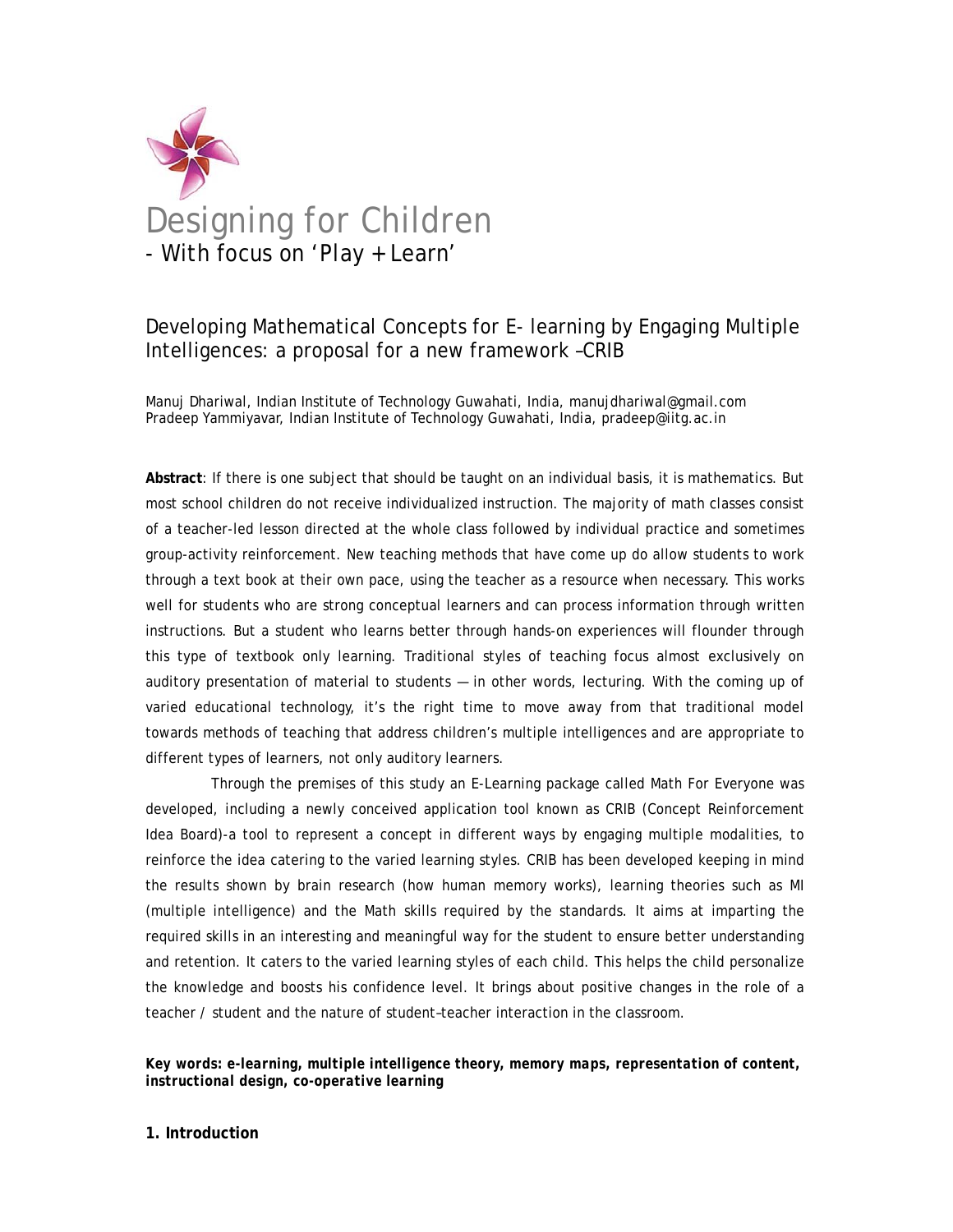Mathematics as is taught in schools involves the teacher 'demonstrating' the stepwise solution on a board. Children in the class as a group are expected to learn math by observing the demonstration. Assumptions here are that the thinking pattern of the teacher is being replicated by the student in his /her mind as the teacher vocalizes what is being written on the board.

The erroneous premise is that all students in a class 'can' and 'should' think alike. In most schools children do not receive individualized instruction. If there is one subject that should be taught on an individual basis, it is mathematics. The majority of math classes consist of a teacher-led lesson directed at the whole class followed by individual practice and sometimes group-activity reinforcement. In the traditional board demonstration of a mathematical solution way of teaching, students often lose or fail to grasp the pattern behind the teacher's way of thinking. The use of metaphors, simile or analogies to make the underlying logic in mathematics more absorbable by the student has seldom found mention in educational psychology literature [1].

The work presented in this paper is a result of an attempt to find the answer to the provoking question "If the letter "A" triggers the image of an "Apple" and if the letter "B" stands for a "Boy", what association would a child make when he hears the expression (ab)<sup>2</sup> for the first time?" [2]

The question was -how to provide learning experiences that use the student's strengths to interpret and analyze the mathematical information, and hence help students to discover meaning in the content to make learning more relevant. Howard Gardener's Multiple Intelligence Theory [3] was adopted as it had proposed not one but many types of intelligence in an individual. If multiple intelligence abilities could be utilized in a learning situation, it afforded greater chance of making the learning experience better.

#### **1.1 The theory of Multiple Intelligences (MI):**

Traditionally individuals were viewed as possessing degrees of intelligence, as measured by IQ or some test scores, usually made in school contexts, about school performance(the Piagetian view [4]). Modern theories of intelligence have allowed for a dynamic and multi-dimensional view of intellectual possession. One such theory "The Theory of Multiple Intelligences (Gardner, 1983)" has proposed the possession of multiple intelligences as a universal human characteristic for example: linguistic intelligence, logical-mathematical intelligence, bodily-kinesthetic intelligence, musical intelligence, spatial intelligence, interpersonal intelligence, intrapersonal intelligence and naturalistic intelligence. Examples of learning patterns for some of these intelligences are: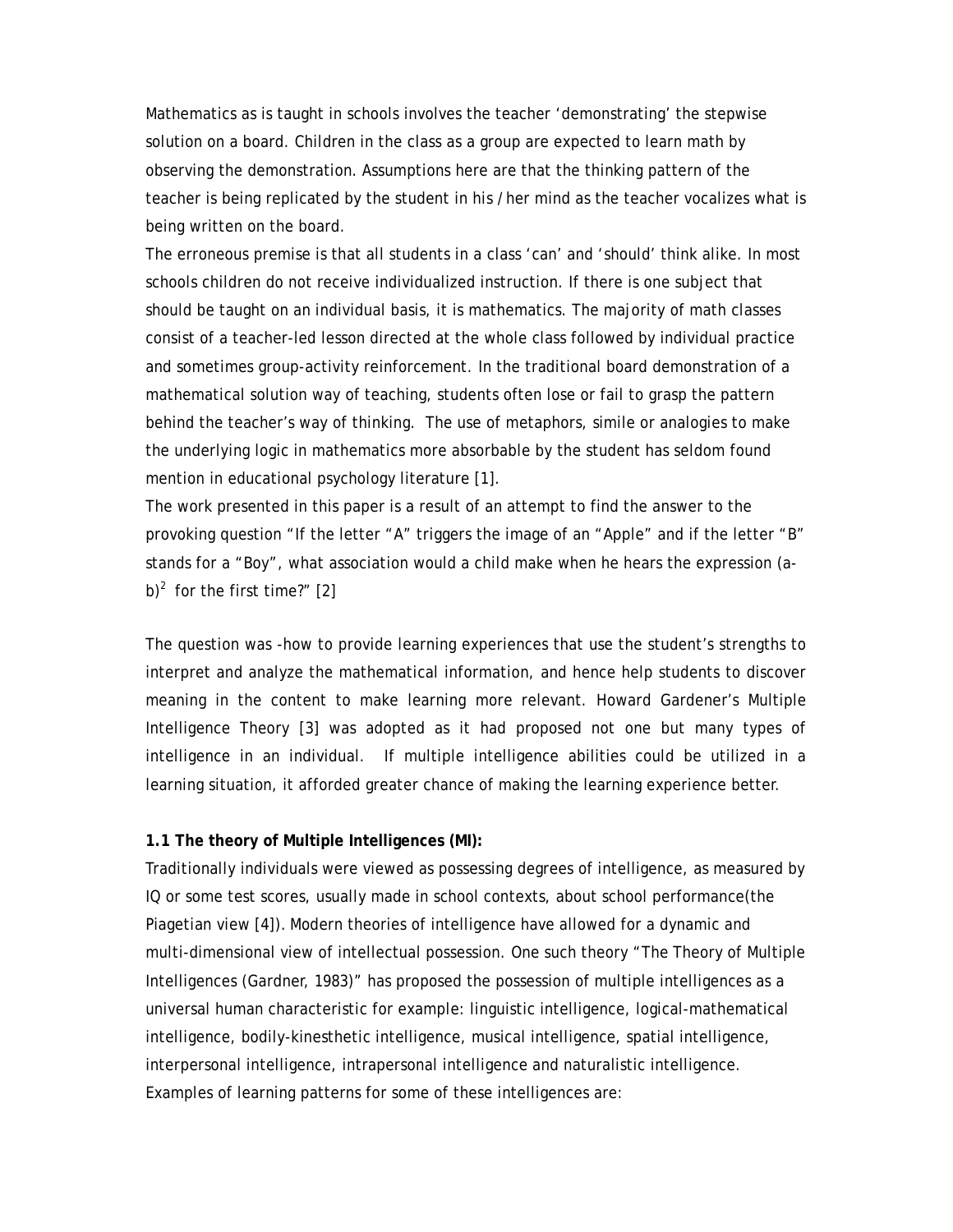a)**Visual / Spatial Intelligence:** Visual learners respond well to colors and images. b)**Verbal / Linguistic Intelligence** : Verbal learners absorb information easily from written material.

c) **Bodily / Kinesthetic Intelligence:** To get the kinesthetic learner motivated, he or she needs to be touching, moving and manipulating objects.

d) **Interpersonal Intelligence:** Multi-player learning games are great for interpersonal **learners** 

 Traditional math instruction approach is geared primarily towards the logical-mathematical intelligence part, which is not necessarily an asset in all the students. Thus these other intelligences of all the students need to be tapped, in our quest to engender a "felt sense" in mathematics. For instance, a musically intelligent student may really break through on number pattern recognition when that pattern is translated to piano keys or rhythms [5], and a spatially intelligent student may get an "Aha!" from a lively diagram or even a mind map.

# **2. Field Study**

# **Method**

Mathematics periods of a primary local school was chosen for observing the interactions between the teacher and students while a particular lesson was completed. The class consisted of 40 students of V th graders. The study was done to find out what really transpires between the teacher, the students and the content floating between them [6]. How are the concepts communicated, understood and how children react to learning Math as an experience.

# **2.1 Field Study Observations & Analysis**

The teaching methods are primarily of the following kind:

- i. Teacher led classes:
	- a. Role of teacher: The all knowledgeable
	- b. Body language of students: Ready to 'receive' at the beginning of the class.
	- c. Not interesting for non-participating students.
	- d. Able to address only a section of the class usually less that one third.
- ii. Demonstrations
	- a. Much more interesting, but kind of like a museum. Child feels at a loss at not being able to be part of the concept, not able to interact as in play.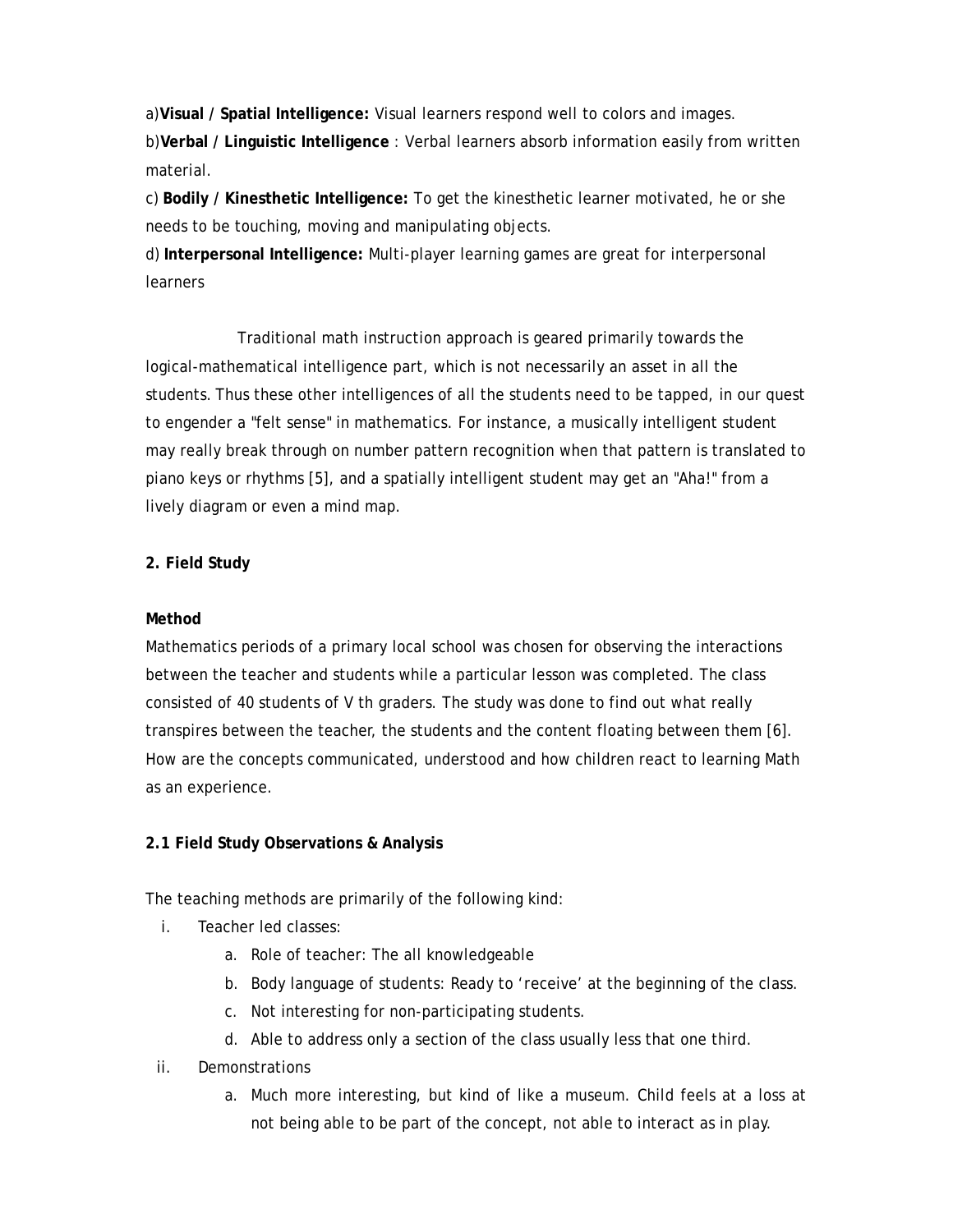- iii. PPT, Animations, Videos: When ever used are interesting, though these are
	- a. Easy to drift off (less attention span when the underlying concept is unclear)
	- b. Students not forced to think not motivated to take part or get involved.
	- c. Listening and taking notes is difficult as flow of thoughts is discontinuous.

Therefore the question that rose was "How can a child personalize and internalize all the knowledge being demonstrated in front of her?"

In a mathematics class, teaching a topic can be divided into 3 parts:

- i. Introduction /History: This gives motivation for the students to learn the topic. Cognitively this is equivalent to drawing attention
- ii. Concept teaching: Actual teaching of the concept. This involves motivating the student to discover underlying pattern and structure thereby provide a pathway for thinking.
- iii. Practice: Doing problems from books. This reinforces belief and ensures memorization not by rote but through understanding.

In all the above three stages, there is scope to use similes, analogies and metaphors. This ensures input of new knowledge and thus experience utilising multiple inelegance an individual has.

Based on the class room observation made earlier it was observed that most often the amount of time and importance given to the above three steps is in ascending order i.e. Introduction to the days topic is mostly ignored completely, the concept teaching is typically done in one class using a random method depending on the teacher (like paper cut outs, history, writing the symbolic formula (for eg: Pythagoras theorem); most of the teaching time and focus is on practice i.e. solving large number of problems from the book. It is assumed erroneously that practice makes the student perfect and error free.

It is posited in this paper that this ascending order of compounding the difficulty for the student should probably be in the reversed order starting with the introduction/history step. If the child is motivated his retention and efficiency increase many-fold throughout the duration of a topic. It is posited here that if the concept is ingrained in the student through utilizing multiple intelligence sensing then learning happens or else Mathematics may remain the most dreaded subject to many.

#### **3. Application and development of CRIB**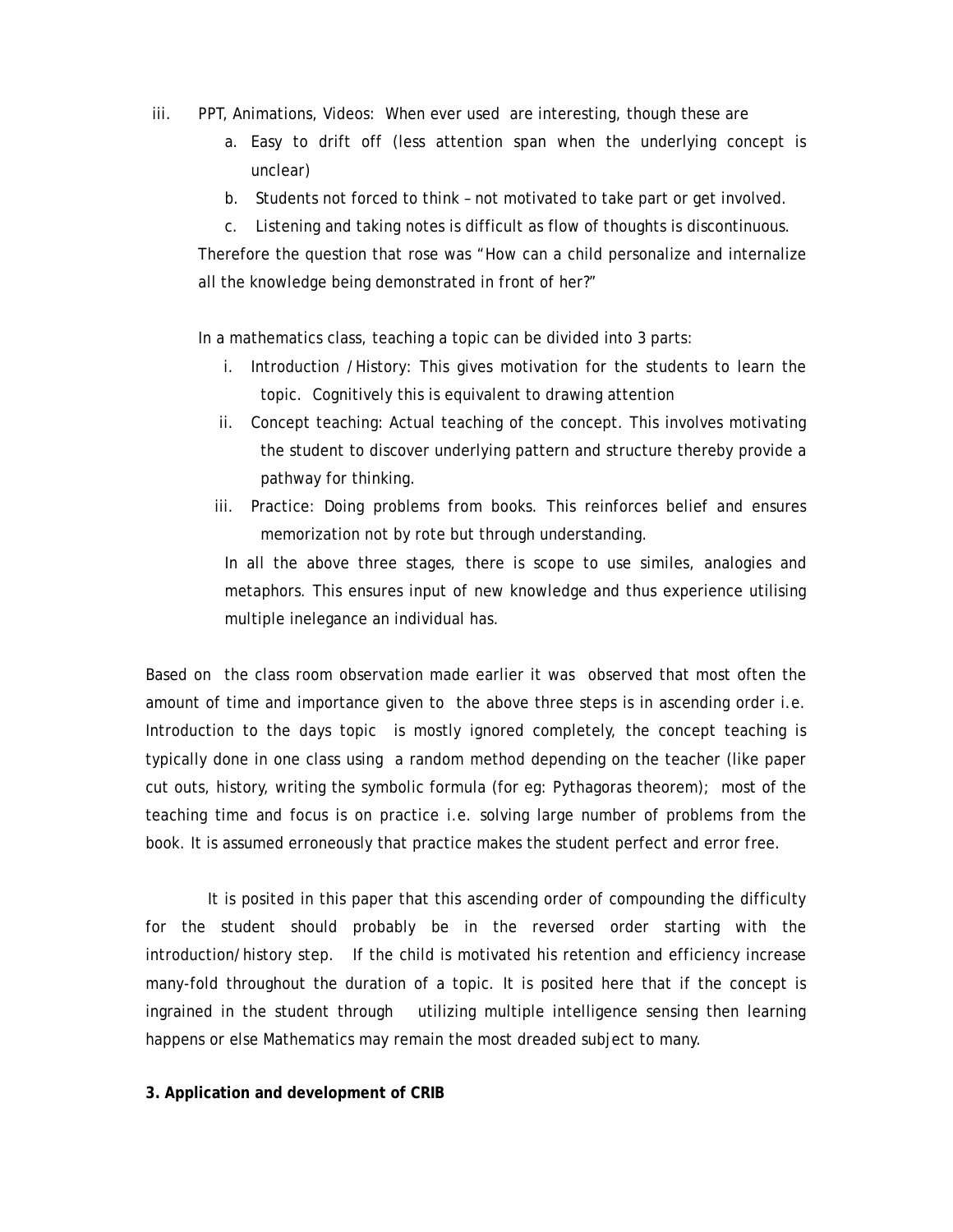An E-learning package for Introduction & Concept teaching as the part of the Math class was developed incorporating novel framework that addresses multiple intelligence. In the process of conceptualizing a tool named as CRIB (Concept Reinforcement Idea Board) was developed. E- Learning affords addressing multiple senses. It is visually appealing therefore attention holding. It can be a fun experience through constant hand, eye movements. Simultaneous incorporation of different mediums such as video , music, animation that are possible in e learning packages free the student and the teacher of " one compulsory way to do things for all" constraint that comes from traditional class room setting. Role of virtual manipulatives [7] [8] in Math is a much researched area with positive results reported in literature. Many software tools are available as add on plug-ins .These can be naturally/easily embedded in an e-learning package.

## **3.1. Concept Reinforcement Idea Board (CRIB) – a proposal**

CRIB (Fig 1) is a tool developed to help represent a concept in different ways by engaging multiple modalities and to reinforce the idea to cater to the varied learning styles.



Figure.1 Concept Reinforcement Idea Board

The different components map the recommended Math deliverables with effective learning theories such as Multiple Intelligence.

Let's take a look at each component with an example concept of "Expansion of  $(a-b)^2$ " **Real thing:** Hands-on activity showing the concept.

The students take paper cut-outs to see how (a-b)2 and (a2 + b2 – 2ab) represent the same area.

**Story:** Word problem on real world situation.

A florist grows flowers in a square plot of sides 200m. One night Mrs Basu her jealous neighbor cuts down all her flowers at the borders, reducing the side by 50m. What is the area of plot now?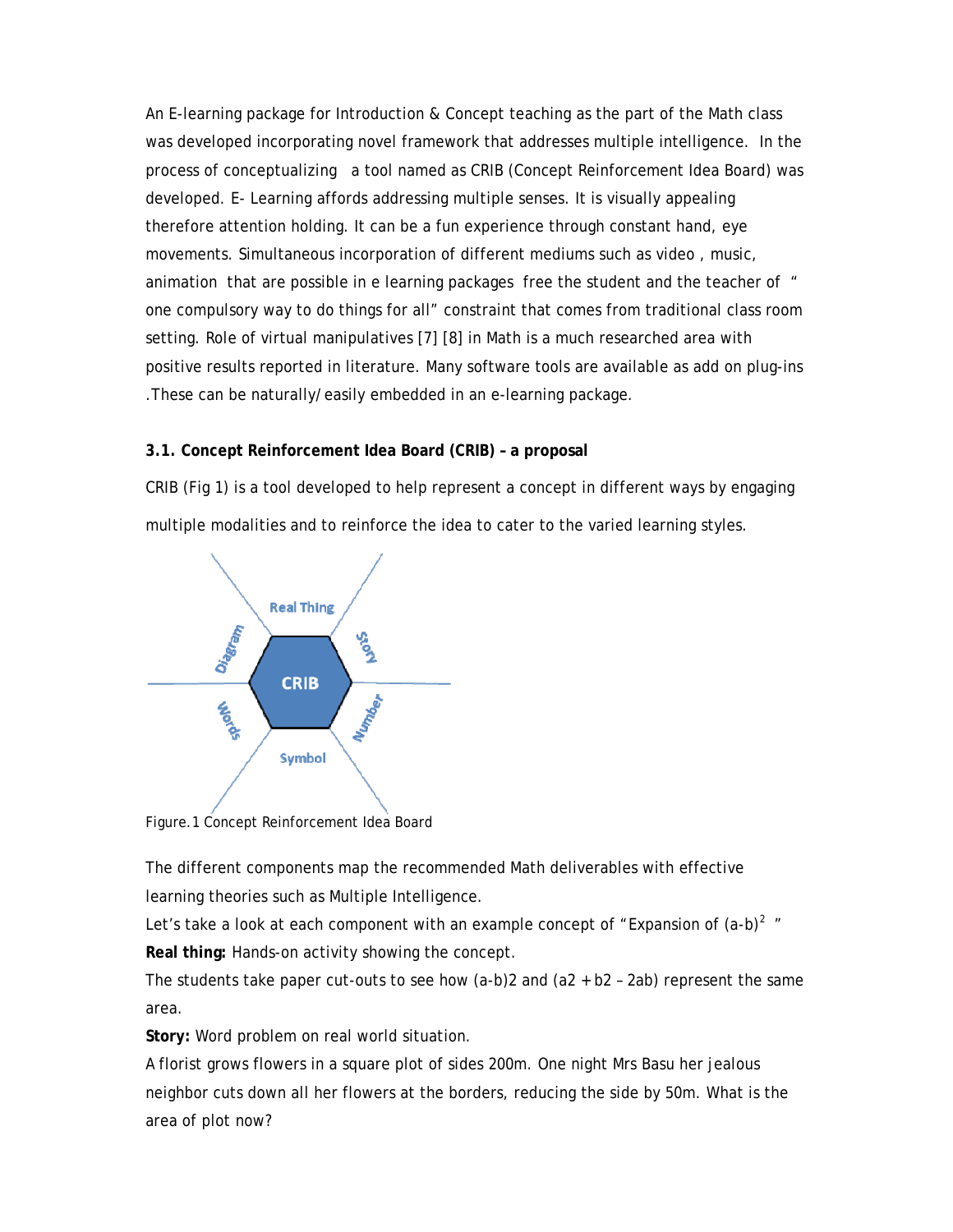**Words:** Spoken mathematical statements and terms. *"a minus b times b minus a"* **Virtual:** Interactive application, games, animation.

**Diagram**, **Number**, **Symbol** are self-evident. Geometric figures can also be used.



Figure 2 Fig illustrating use of CRIB for the expansion of an example in Maths:  $(a-b)^2$ 



Figure 3 Hierarchical relationship of the Six Components of the CRIB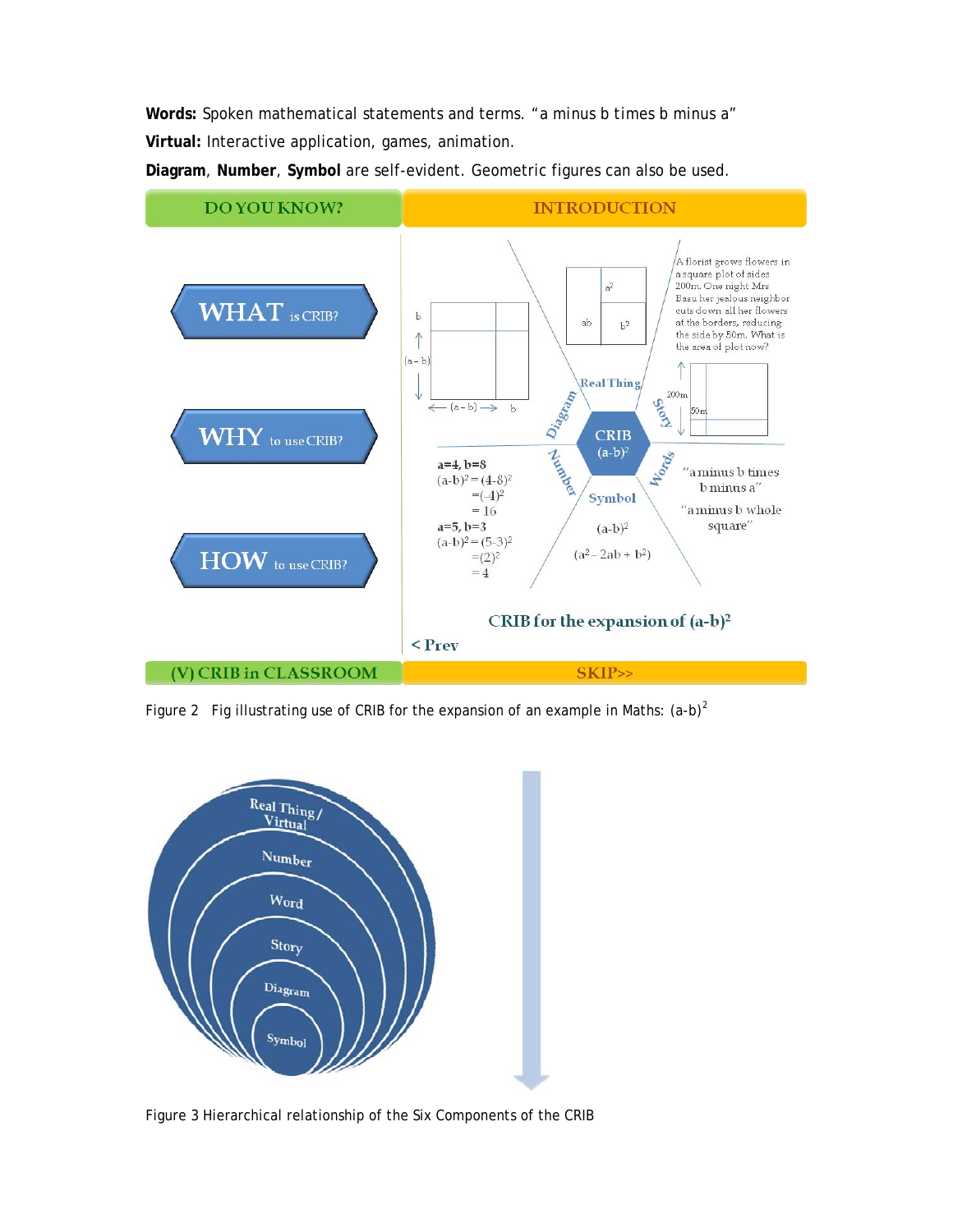# **4. Discussions:**

# **4.1 Scope and objectives of the CRIB frame work**

CRIB aims at imparting the required skills in an interesting and meaningful way for the student to ensure better understanding and retention. It caters to the varied learning styles of each child. This helps the child personalize the knowledge and boosts her confidence level. It brings about positive changes in the role of a teacher / student as learners and the very nature of student–teacher interaction in the classroom. There is scope for embedding fun and play into Maths teaching and learning. anecdotes, stories , jokes ,riddles can become part of the student –teacher interaction the only limiting factor for doing so is the teacher's imagination.

Adopting CRIB as a framework has further advantages such as

# **Role of teacher:**

- a. Saves time since teacher doesn't have to write or draw everything. Also teachers may not have drawing skills in terms of aesthetics, accuracy and perspective.
- b. Teacher can now focus on essentials can spend more time on 'how to teach', time to observe students, give individualized feedback.
- ii. **Role of student:** Active learning not passive learning anymore, independent, gains confidence and able to relate because more likely that he would find one of the modes natural to him.
- iii. **Student teacher interactions:** Customized, one-to-one even though surrounded by a group of students.
- iv. **Student student interactions:** More possibilities of peer interaction [9]. Someone gifted with (say good with hands) can now help someone who is not so good with hands-on work but maybe very good at manipulating numbers & symbols.

## **4.2 Suggestions for using CRIB in the classroom: -**

The integration of this tool with the current teaching practices is highly subjective but following are a few suggestive ideas: -

For introducing and developing concepts (not for practice since it is time consuming).

Demo CRIB for a concept and then ask the students to do a similar one on their own.

Follow the suggested flow for the order of viewing / filling in the fields.

On-going and continual assessment tool to check student understanding.

Pre-assessment tool to identify learning preferences of each child.

## **4.3 CRIB as an e-learning package**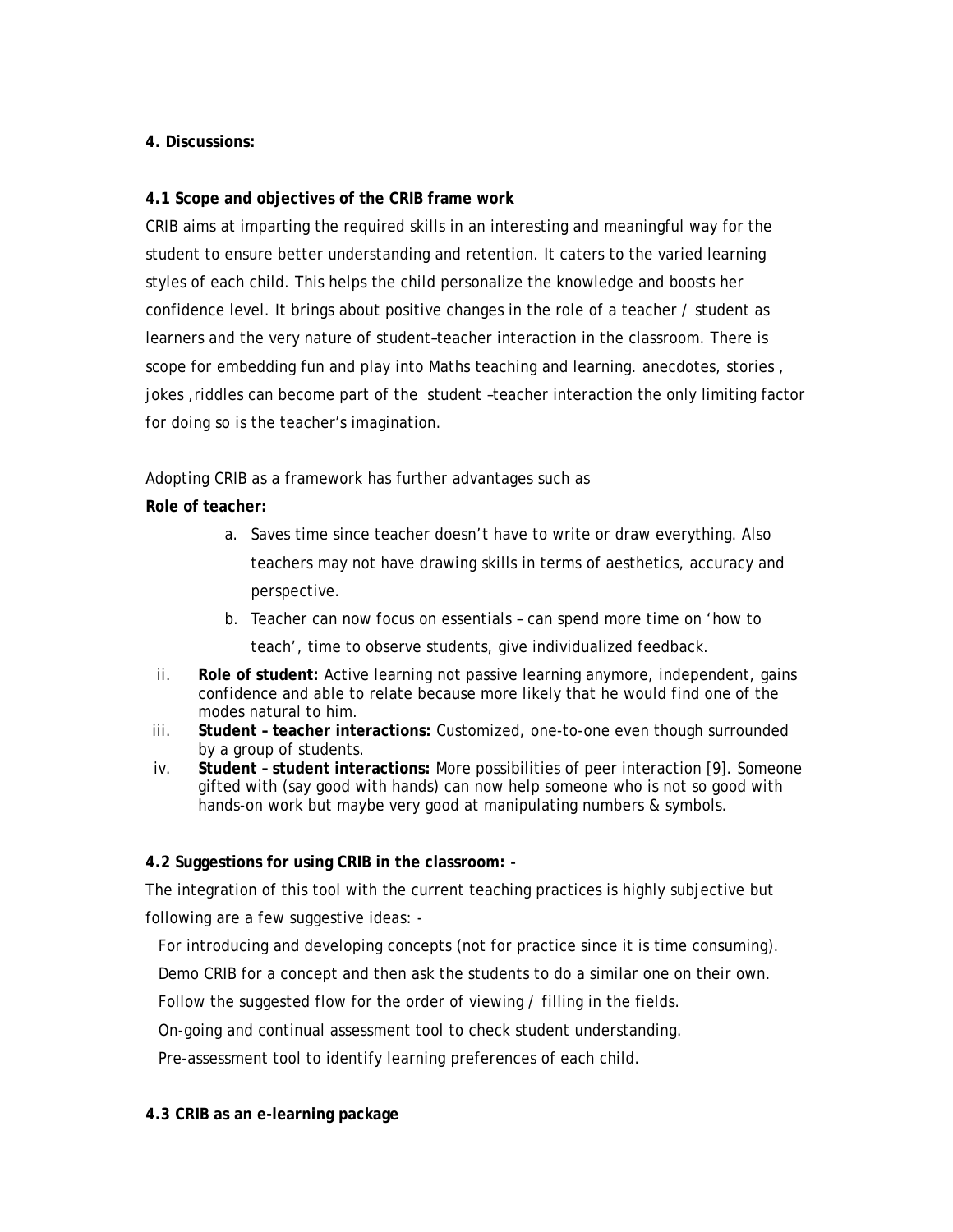CRIB has been used to develop an E- learning package – 'Maths for everyone'. A sample of the high fidelity prototype is shown in figure 4. The package can be used in a classroom by the Math Teacher to introduce a topic and then teach its relevant concepts using the CRIB (concept reinforcement tool) application in the package. Then the children are asked to assimilate the experience and repeat the learning on a CRIB drawn on a paper, this way it can be assessed as to how much really the concept has been internalized by the child and if he is facing a problem, the problem can be easily classified to be in one of the modalities and representation forms.

| <b>HOME</b>            |                     |         |                            |           | <b>TOPICS</b>                                 |
|------------------------|---------------------|---------|----------------------------|-----------|-----------------------------------------------|
|                        | <b>Subject Area</b> |         | Concepts                   |           |                                               |
|                        | $\bullet$           |         | $\bullet$<br><b>Topics</b> | $\bullet$ | $\bullet$<br><b>Idea Board</b>                |
|                        | $Pre-K-2$           | $3 - 5$ | $6-8$                      | $9 - 12$  | Algebra (3-5)                                 |
| Number &<br>Operations |                     |         |                            |           | > Quadratic Equations                         |
| Algebra                |                     |         |                            |           | <b>D</b> Linear Equations<br><b>Functions</b> |
| <b>Geometry</b>        |                     |         |                            |           | Integral Calculus                             |
| <b>Measure</b>         |                     |         |                            |           |                                               |
|                        |                     |         |                            |           |                                               |

#### (V) CRIB in CLASSROOM

**INTRODUCTION** 

Figure 4 High Fidelity Prototype

CRIB could be developed for other subjects as well especially Science. Science instruction provides opportunities for simulations, demonstrations, activities, definitions, numerical which could be adapted easily from the current version.

Example in Science: Levers CRIB

1. **Introduction**

A video showing use of levers in daily life like in an arm, spoon, bird beaks etc.

- 2. **Fields**
	- a. Real Thing: Making a catapult.

 b. Diagram: Diagrams of 1st, 2nd and 3rd class levers labeling the type of lever, fulcrum, effort and load.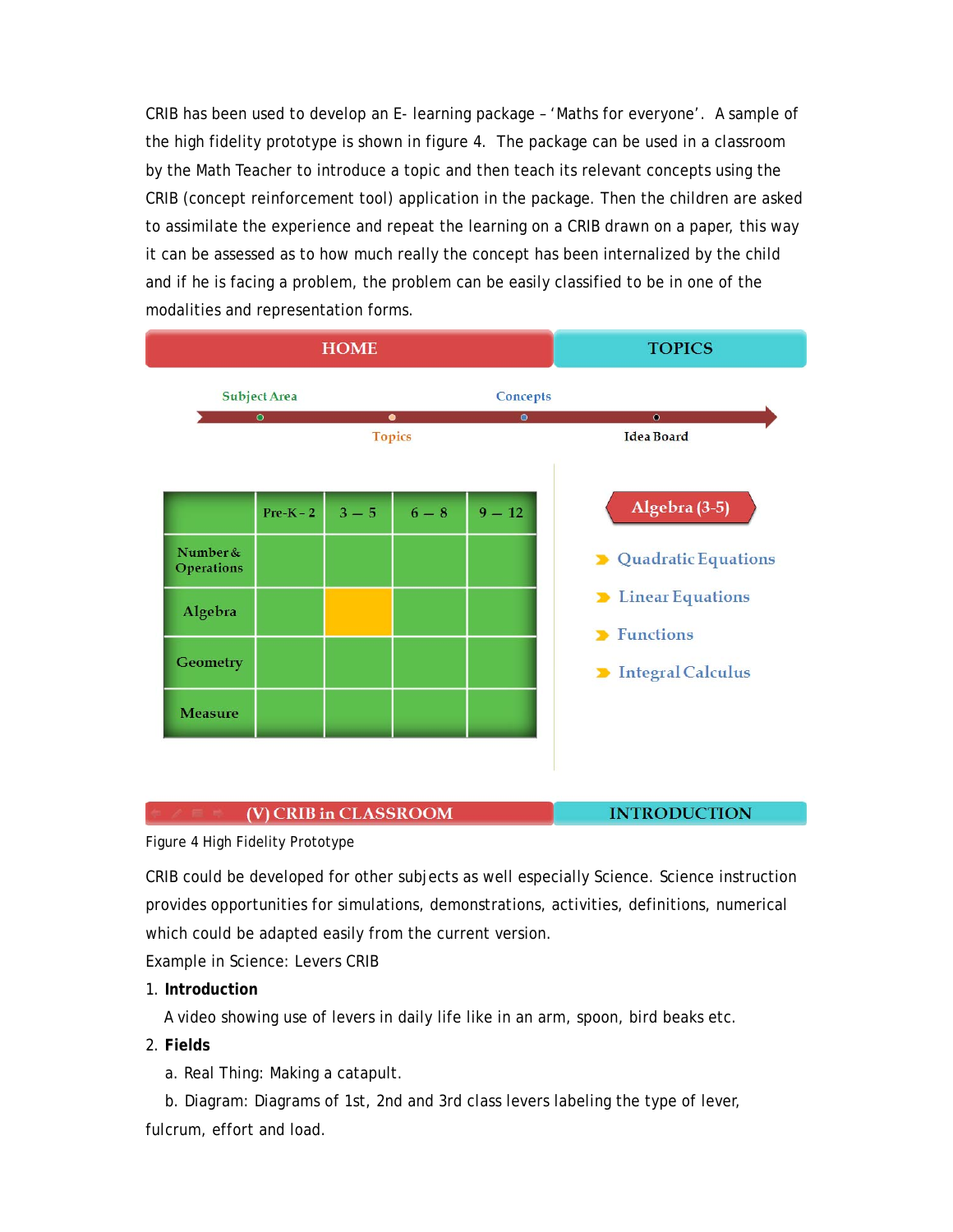c. Definition: Proper use of terms Lever, Fulcrum, Effort, Load and Mechanical Advantage.

 d. Numericals: Finding mechanical advantage offered for a given combination of load and effort.

e. Demonstration: See a car jack in action.

f. Virtual Manipulatives

i. Animation showing levers in action

ii. Interactive building of a simple machine involving levers.

## **5. Conclusions**

Each child is unique in ways they think, learn and demonstrate their learning. These differences raise some critical questions for an education system:

• How to develop a teaching tool which would cater to the student differences?

• How to provide space for a child's own musings, experiences, questions, interests? Using maths as a subject a framework named as CRIB was proposed based on the theory of multiple intelligence.

CRIB is not intended to replace the teacher, but merely to facilitate the teacher with the presentation of content and allowing more time for teaching and interacting with the child in a learning situation. CRIB can also be used as a frame work for structuring and developing E learning packages.

## **Acknowledgement**

I would like to sincerely thank Mr Rajat Dhariwal (teacher at Rishi Valley School Madanapalle ) without whose tireless support and whole hearted motivation this study would not have borne the same results.

## **References**

1. Norma C. Presmeg(1998) Metaphoric and metonymic signification in mathematics. The Journal of Mathematical Behavior. Volume 17, Issue 1, Pages 25-32 Representations and the Psychology of Mathematics Education: Part I.

2. Johnson, D.C. (Ed.). (1989). Children's mathematical frameworks: 8 - 13. London: Routledge.

3.Gardner .H (1983) *Frames of mind : The theory of multiple intelligence* . New York, Basic Books.

4. Collis, K. F. (1975) A Study of Concrete and Formal Operations in School Mathematics: A Piagetian Viewpoint. Lawrence Verry, Inc., River Road Mystic, Connecticut 06355.

5. Mark Wahl, Math for Humans: Teaching Math Through 8 Intelligences (LivnLern Press, 1999)

6. Visual imagery and communication in the mathematics classroom. In M. Stephen, A.